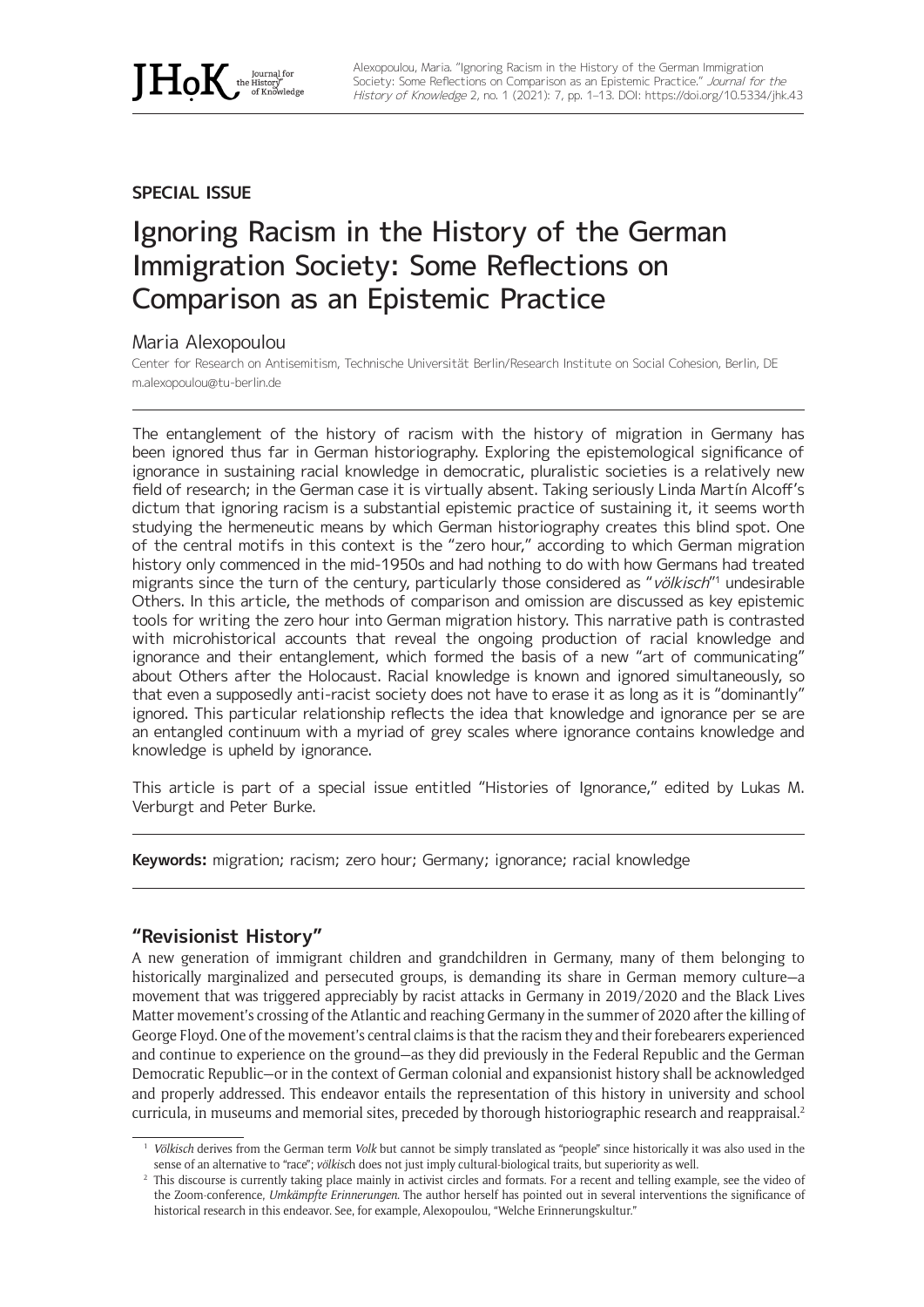So far, the entanglement of migration and racism in Germany after 1945 has been ignored by German historiography.<sup>3</sup> Analytical concepts such as "race," "racism," and "whiteness" are applied mainly by US-based historians who have looked into this issue and whose work has not been broadly received in Germany.<sup>4</sup> Ignoring this entangled history by marginalizing migration history per se for a long time has somehow become constitutive of the master narrative of post-national-socialist and post-unification Germany as a successful democracy.<sup>5</sup> All in all, this points to the need for a "revisionist history," a term which critical race theorists coined to denote the rewriting of dominant narratives that counter the experiences of marginalized and minority groups; their *counterstories* have to be heard, collected, and searched for in archival resources to revise and by these measures correct the historiography.<sup>6</sup>

Taking seriously Linda Martín Alcoff's dictum that ignoring racism is a substantial epistemic practice of sustaining it, it seems worthwhile to study the episteme itself.7 By what hermeneutic means did German historiography ignore racism, especially in the face of its exceptional history in Germany?

In the following, I will focus on one central omission and analyze how it is methodologically grounded in the practice of comparison. This omission surely is not the sole blind spot<sup>8</sup> that has led to the erasure of post-1945 racism from German historiography. The "conjunctures of racism"9 in Germany that peaked in racist violence and terror again and again—in the numerous murders of and arson attacks against *Ausländer* (foreigners)10 in the 1970s and 1980s, in the "baseball-bat-years" in the 1990s,11 in the *National Socialist Underground (NSU)* terror in the 2000s,<sup>12</sup> the countless acts of violence against refugees since 2015, the antisemitic attack in Halle in October 2019, the racist terror of Hanau in February 2020—cannot be persuasively explained as coincidental events or merely as signs of economic or identity crises, problems caused by the migrants' cultures, "foreignness," or their mere presence. Such conjunctures seem only conceivable as manifestations of the ongoing history of racism in Germany. Following the trail of the continuous circulation of racial knowledge in structures, mindsets, and practices leads to a revised narrative of contemporary German society.13

# **Comparison as Epistemological Boundary**

One major epistemological obstacle for studying the history of racism in Germany is posed by the method of comparison. Comparison is a very common approach in historiography, and historians often perform comparisons without even signifying them, for instance, when they define or validate a *caesura*, a particular point in time where discontinuities surpass continuities.14 The so-called "zero hour" followed by a tabula rasa in postwar Germany is such a *caesura*. Although this notion has been challenged in many respects, the year 1945 still stands as a moment between two epochs in which a discontinuity occurred affecting almost every aspect of life, society, and the polity in Germany.15 The exceptional manifestation of racism in the Third Reich, which reached its apex in the Shoah, made a special contribution to this conviction, implying that racism in this era, particularly the Shoah, cannot be compared to anything else. This conviction was codified to some extent after the so-called *Historikerstreit* (historians' dispute) in 1986/87: a struggle between historians and other intellectuals fought out primarily in newspapers around the question of whether atrocities committed by Stalinist Russia were comparable to the Holocaust.16 After unified Germany elevated the Holocaust remembrance to a raison d'état, its incomparability was cemented virtually all over the world.<sup>17</sup>

<sup>3</sup> Alexopoulou, "Rassismus als Leerstelle."

<sup>4</sup> Fehrenbach, Chin, and Höhn, just to name a few. See some of their relevant titles in the bibliography.

<sup>5</sup> Alexopoulou, "Vom Nationalen zum Lokalen."

<sup>6</sup> Delgado and Stefancic, *Critical Race Theory*, 24, 43–52.

<sup>7</sup> Alcoff, "Epistemologies of Ignorance," 39.

<sup>8</sup> At first I had planned to develop my argument additionally around the "double return myth" of guest workers, but this would had clearly gone beyond the constraints of this article.

<sup>9</sup> Demirović and Bojadžijev, *Konjunkturen des Rassismus*.

<sup>&</sup>lt;sup>10</sup> *Ausländer* in this context does not mean all aliens or foreigners, but those othered migrants considered inferior to Germans and being subjected to racialization practices. See Alexopoulou, "'Ausländer'—A Racialized Concept?"

<sup>11</sup> Lierke and Perinelli, *Erinnern stören*.

<sup>12</sup> Karakayali et al., Den NSU-Komplex analysieren.

<sup>13</sup> I use "racial knowledge" as a heuristic device for my historiographic analysis. See Goldberg, "Racial Knowledge," Goldberg, *Racist Culture*. On the circulation of knowledge, see Östling, "Circulation."

<sup>&</sup>lt;sup>14</sup> Kaelble, "Historischer Vergleich"; Epple and Erhart, "Die Welt beobachten."

<sup>&</sup>lt;sup>15</sup> For various aspects of this notion, see Bundeszentrale, "1945."

<sup>16</sup> Große Kracht, "Debatte: Der Historikerstreit."

<sup>17</sup> Stein and Lewy, "Von Einzigkartigkeit"; Diner, *Gegenläufige Gedächtnisse*.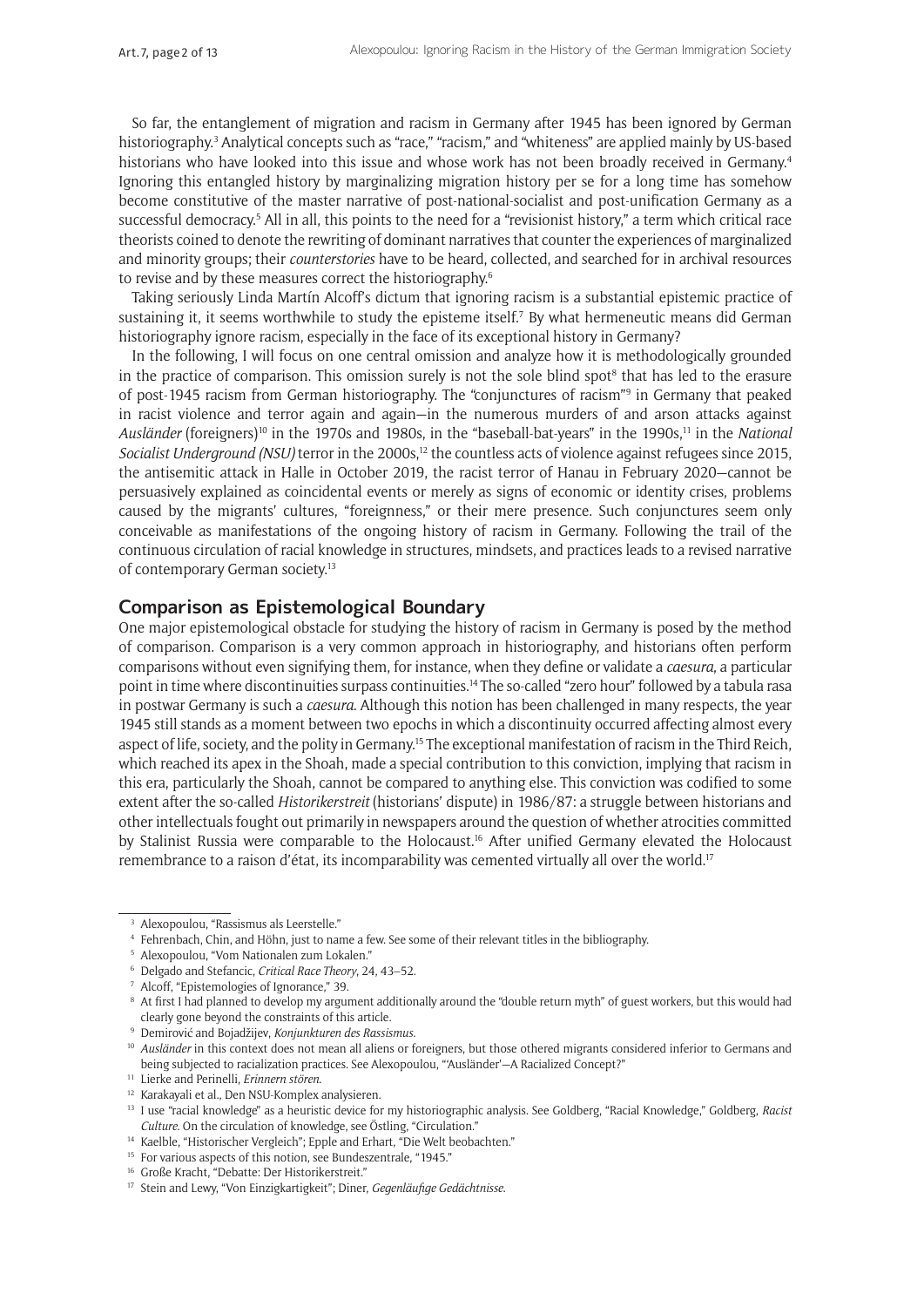At the same time, there are plenty of examples of academic and non-academic assertions of incomparability by implicit comparison. One of the first sociological contributions to the supposedly new phenomenon of *Ausländerfeindlichkeit* in 1983 is just one of the countless examples. "Hostility to foreigners" had appeared as a concept in Germany in the late 1970s to name everyday discrimination, racist hate speech, and hate crimes against migrant workers and foreign refugees, mainly south-European and Turkish guest workers (*Gastarbeiter*) and non-European asylum seekers. The reason that even critical writers like Tsiakalos deliberately chose not to name this phenomenon "racism" (although in a later part of his study he diagnosed a "cultural racism" in Germany at the time) is implied in the following remark:

There is confusion over understanding what *Ausländerfeindlichkeit* means. Every comparison with the cold-blooded organized genocide in national-socialist times is exaggerated, historically inaccurate, and thus misleading and wrong.18

Despite the supposed incomparability, since 1945 such comparisons have been performed constantly in the context of migration. In her study on migration in Stuttgart and Lyon in the 1960s and 1970s, Bettina Severin-Barboutie observed that comparisons of practices and events concerning discrimination against migrants and othered groups using Nazi practices were a preferred means of pointing out racism for those affected—and not just in Germany.19 Esra Özyürek referred particularly to immigrants of Turkish background in Germany who likened themselves to Jews in the context of racist hate crimes in the early 1990s to bring attention to their marginalization and analyzed the reception of such comparisons performed by young German Muslim pupils when attending Holocaust education programs. Their comparisons were rejected by the majority of Germans as disrespectful to the Shoah, inappropriate, and even antisemitic. According to Özyürek, mainstream German educators nevertheless assumed that these youths were already antisemitic because of their Turkish or Arab origin—thus racializing their anticipated antisemitism—and discredited them still further for comparing their situation in Germany to this singular historic event.<sup>20</sup>

Guest workers, who had experienced the war or German occupation as young adults, children, or as part of the memory culture in their family, also refer to the Holocaust when reflecting on their situation in Germany. An older Greek woman and former factory worker I interviewed in 2005 for a documentary film project told a story about such fears. Her father had died during the German occupation of Athens and her elder brother had been drafted under constraint as a "civilian worker" for Germany and ended up in Mannheim after the war where she followed him in the 1950s. When, at the end of the 1970s, racist sentiments and crimes against migrant workers and asylum seekers reached their first peak, rumors began circulating among Greek workers at factories in the Mannheim area that Germans might be planning to make soap or food for their dogs out of them as they had done with the Jews. According to the rumor, one German foreman at a factory had made such threats. She recounted that, like many other Greeks, she and her family visited the concentration camp in Dachau once and asked themselveswhat this part of German history meant for them as marginalized "Ausländer."<sup>21</sup>

In the 1990s, during another peak of racist violence after German unification, a time of newly arisen *völkisch*22 sentiment combined with a hatred of and agitation especially against asylum seekers, one finds many statements in the media like that of a young man of Turkish background who had recently acquired German citizenship: "Could I even go back to Turkey now, or am I a human being like the Jews in former times, without a homeland?"<sup>23</sup> This analogy was also drawn by Manuell Alexandre Nhacutou, a former so-called *Vertragsarbreiter* (contract worker) from Mozambique living in the German Democratic Republic who experienced the racist pogroms in Hoyerswerda in September 1991. Having been ordered to leave Germany within a week after their contracts were dissolved, Nhacutou and the other migrant workers he lived with were making preparations for their departure when their rooming house was attacked by a mob of radical Neo-Nazis and "normal Germans"—neighbors and former co-workers—an experience he recounted in a documentary made by a student group in 1992. The police did not intervene, and they had to defend themselves. But in the end, they had no choice but to leave, as German politicians and the *Volk* had

<sup>18</sup> Tsiakalos, *Ausländerfeindlichkeit*, 9, 98–117.

<sup>19</sup> Severin-Barboutie, *Migration als Bewegung*, 314.

<sup>20</sup> Özyürek, "Rethinking Empathy"; Özyürek, "Export-Import Theory."

<sup>&</sup>lt;sup>21</sup> Oral history interview with Ageliki Gountenidou.

<sup>&</sup>lt;sup>22</sup> Völkisch derives from the German term Volk but cannot be simply translated as "people" since historically it was also used in the sense of an alternative to "race"; *völkisc*h does not just imply cultural-biological traits, but superiority as well.

<sup>&</sup>lt;sup>23</sup> "Weder Heimat," 21. On this topic, see also Mandel, "Cosmopolitan Anxieties."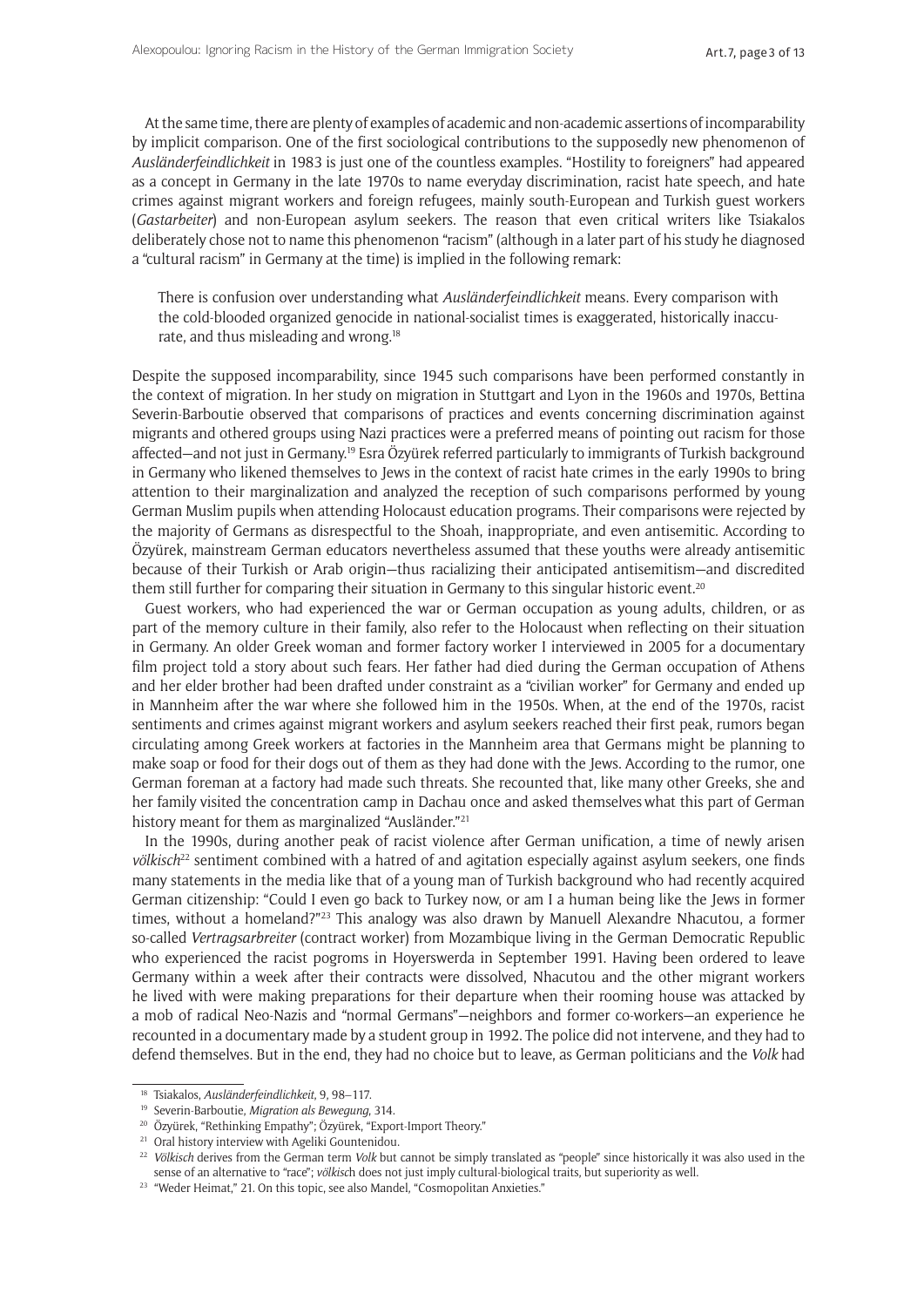demanded, because otherwise "we probably would have to die like the Jews back then . . . and be torched alive."24

Despite the seemingly hyperbolic character of such fears, these specific comparisons still constitute authentic sources for bringing awareness to the entanglement of racism, Otherness, and migration in Germany, which must be acknowledged, analyzed, and interpreted and which until now has mostly been ignored by historiography. The Holocaust seems to serve as a symbol for the most serious warning signal possible, whereas the real object of comparison appears to be the history of Jews because they are "the" discriminated and persecuted minority in German history and because of the degree to which they have suffered from racism.

These accounts also reveal that mentioning racism in Germany automatically invokes the Shoah itself as part of the equation. This holds true whether there is an explicit or just an implicit comparison and whether it is performed in a scholarly manner or in the media, in politics, or in everyday life.<sup>25</sup> This means that every form of talking about racism in Germany is framed per se as a comparison. Because these comparison projects are virtually enveloped in a normative superstructure, normativity and methodology overlap: the moral abyss of the Holocaust as an upper extremity of every form of racism in German and world history forbids any kind of comparison, or at least makes it questionable—even if the respective comment or assertion contains no comparison at all.

The normative superstructure encasing the question, if there even is a German history of racism apart from the Holocaust, functions virtually like a trap, as the following example shows: Michael Rothberg and Jürgen Zimmerer, two of the leading figures of what has become known as the *Historikerstreit 2.0*, 26 are currently trying to establish the missing parts of German historiography and remembrance of colonial racism and atrocities not only through their academic work but also through their media presence in highprofile journalistic venues, for instance, in their recent article with the telling title "De-taboo comparison!"<sup>27</sup> Aside from the main issues of this current dispute encircling German *Erinnerungskultur* (memory culture), Angelika Epple, an expert on the history and methodology of comparison, noted that Zimmerer and Rothberg defend comparison without even applying the method correctly. According to Epple, they just point to relationalities but do not perform a proper comparison, as they designate no *tertium comparationis*, a specific aspect of the *comparanda* that must be evaluated to assess similarity, dissimilarity, and, as a consequence, (in)comparability. In Epple's view, Rothberg and Zimmerer argue morally, too.28

In a seminal article on comparison, Radhakrishnan wrote that epistemologically "the real motivation behind the comparatist project is the desire and the will for a new knowledge."29 Epple points out that methodologically incorrect comparisons can even impede or hide knowledge.30 Aside from this, there is also a power aspect involved in performances of comparison that have a decisive impact on what new knowledge is produced or if ignorance is the final outcome. According to Walter Mignolo, "[c]omparison is minimally a triangular business. There are two entities (processes, events, texts, signs, cities, stories, etc.) to be compared, plus the subject who performs the comparison." The subject performing the comparison has to be considered too, together with their agendas, perspectives, and aims.<sup>31</sup> Mignolo suggests that comparison as a method is per se erroneous because it is "founded on the epistemology of the zero point," where the performer is imagined as a "detached observer comparing two independent entities" that in reality are interconnected and situated in a complex power matrix.<sup>32</sup>

So, the problem with comparisons is not just a question of whether they are "morally allowed," performed methodologically correctly, or if the subject performing the comparisons is per se positioned and thus normatively biased, but whether comparison as a method is at all suited for grasping phenomena embedded in different temporal (or spatial) contexts and yet interconnected. At least it seems obvious that the verdict of incomparability has produced a great deal of ignorance in the entangled histories of migration and racism in Germany, as incomparability makes it possible to put aside those aspects, that is, *tertia comparationis*, that may point to similarities or rather may lay open continuities and their far-reaching consequences.

<sup>24</sup> Dietrich et al., "Viele habe ich erkannt," 19:56–20:13 (video).

<sup>&</sup>lt;sup>25</sup> At the beginning of the new century this led to some media scandals: see Yurdakul, "Juden und Türken."

<sup>&</sup>lt;sup>26</sup> Rothberg, "Comparing Comparisons."

<sup>&</sup>lt;sup>27</sup> Zimmerer and Rothberg, "Enttabuisiert den Vergleich."

<sup>28</sup> Epple, "Reflektieren statt Moralisieren."

<sup>29</sup> Radhakrishnan, "Why compare?" 18.

<sup>30</sup> Epple, "Reflektieren statt Moralisieren."

<sup>&</sup>lt;sup>31</sup> Mignolo, "On Comparison," 99.

<sup>32</sup> Ibid., 116.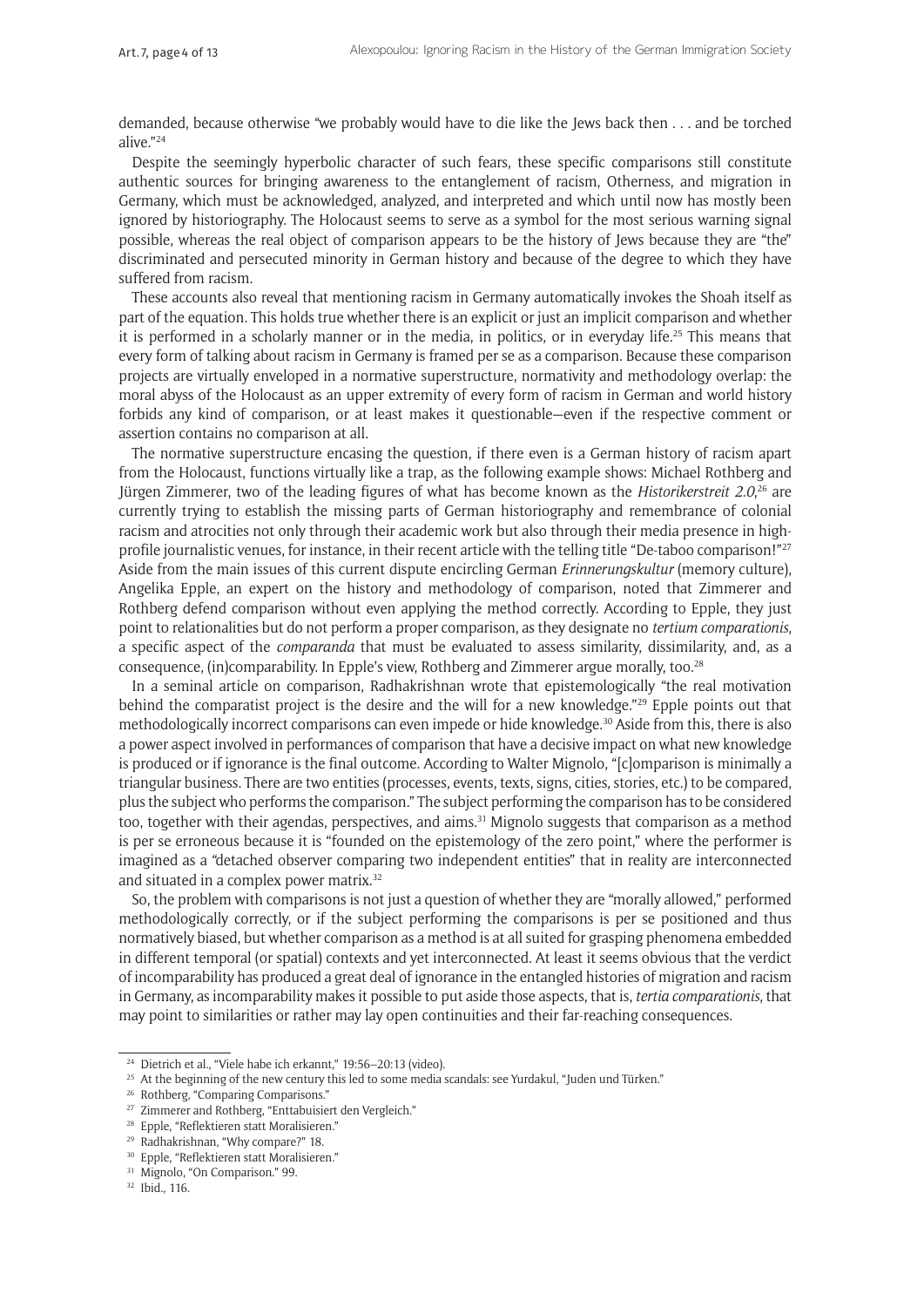I want to explicate this by looking closely at some of the arguments in an authoritative study that for a long time was the only monograph that covered the entire immigration history of the modern German nation-state.33 This choice is surely not arbitrary, as Ulrich Herbert's *Geschichte der Ausländerpolitik* (History of Policy towards Foreigners) was and still is very influential in German migration history and especially in German contemporary history. And Herbert is not only one of the most respected historians but also an ardent promoter of the narrative of Germany's constant path of liberalization and democratization.

## **Writing the "Zero Hour" into German Immigration History**

In his introduction, Herbert rightly diagnoses the strange amnesia in Germany about how long this society has been experiencing immigration, an amnesia that affects political and societal debates on immigration in which the arguments and standpoints are treated as new ones again and again. In reality, most of them have a history reaching back to the last decades of the nineteenth century, but German society continues to forget this. Surprisingly, in his book Herbert does not really ask or explain why this is the case.

Herbert begins his narrative with the seasonal work migration of Poles and Italians in the *Kaiserreich*  (German Empire) and then turns to the millions of forced laborers during the Third Reich who were mainly from Eastern Europe. Next, he moves to the guest workers in the 1960s and the asylum seekers in the 1990s. He does not unwind the entangled histories of migration and racism, but he still describes processes of racialization (without labeling them in this way) and how immigrants' origins were hierarchized during the first period of work migration in Germany—which was only second after the United States in numbers of in-migration—during the first decade of the last century.34 He then writes in detail about forced and slave labor during the Third Reich and displays the racial hierarchy in which these workers were ordered and categorized based on their origin. With the end of the war and the Nazi era, Herbert breaks up this interconnection between migration and racism.

He does not establish this *caesura* by referring to the Holocaust but by comparing the conditions of the life of forced laborers and the later guest workers. He comments on this by explaining that although structural similarities existed in that both groups were migrant workers, assessing a continuity "would mean to treat the difference between the situation of a Russian internee in the mines, who was nearer to death than to life, and that of a Spanish guest worker in the 1960s as negligible."35

In an earlier passage, he even compared migrant workers before and after 1945 en bloc. The result is, once again, that the way they were treated and looked upon pre- and post-1945 can hardly be compared:

The employment of Polish seasonal workers in the still patriarchally structured agriculture in the East of the German *Kaiserreich* at most is comparable in the abstract with the situation of the Turks at Opel in Rüsselsheim, and the forced labor of a Soviet *Ostarbeiter* (Russian forced laborer) in 1943 cannot be compared to the life of an Italian pizza baker in the Federal Republic in 1983 or the residence of a Kurdish asylum seeker in 1995.

Herbert points out that every single stage in the history of Germany's *Ausländer* policy needs to be analyzed in its historical context, as there is no such thing as a continuum but rather a mix of continuities and discontinuities.36 He does not explicitly name what his *tertium comparationis* is or which discontinuity exactly is relevant in 1945. Basically, like many other German historians, Herbert views this discontinuity mainly from a state-oriented perspective. Nineteen forty-five brought an end to the racial state, its ideology, and its openly pursued racial policy. Surely, neither Herbert nor others have ever implied that racist traces did not still live on as part of some kind of ideology or in the beliefs of former Nazis who started new careers and may have had some influence on their environment, as has been demonstrated in numerous biographical and organizations studies. But there existed many more means of transmission that ensured the continuous circulation and production of racial knowledge that continue to be locked in a historiographical black box.

This is especially the case for the period between 1945 and 1955. $\frac{37}{2}$  Nineteen fifty-five, the year the first recruitment agreement between Italy and the Federal Republic of Germany was concluded, is considered as the inception of a new migration history in Germany.38 Omitting the ten years between the end of the

<sup>33</sup> For a fresher look at this issue, see Alexopoulou, *Deutschland und die Migration*.

<sup>34</sup> Herbert, *Geschichte der Ausländerpolitik*, 63.

<sup>35</sup> Ibid., 185.

<sup>36</sup> Ibid., 11.

<sup>&</sup>lt;sup>37</sup> Cf. Holian, "A Missing Narrative."

<sup>&</sup>lt;sup>38</sup> An exception is Eder, "Displaced Persons."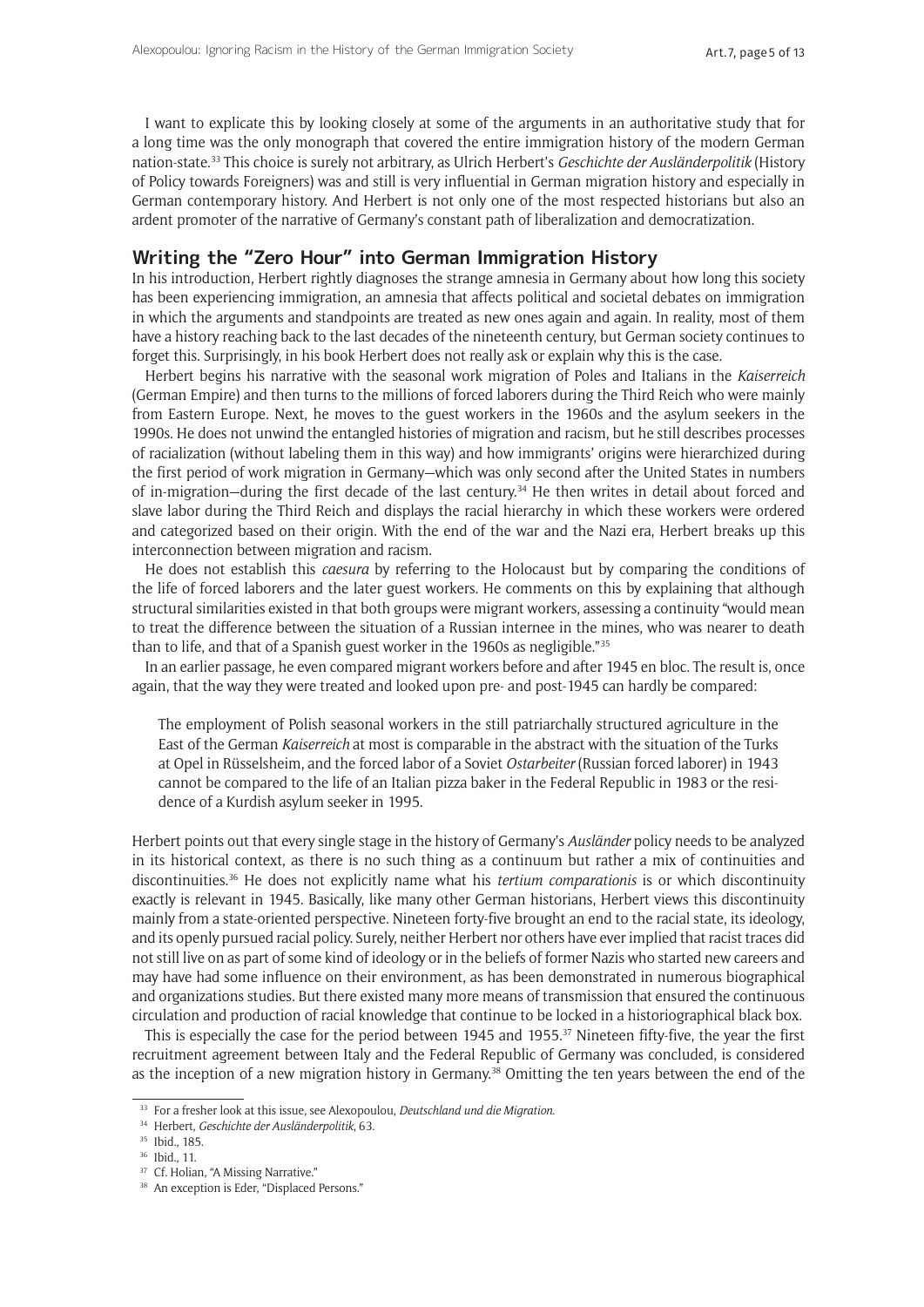last regime and the alleged beginning of the new one is a significant prerequisite for postulating this discontinuity. This conclusion was initially drawn by comparing the life conditions of work migrants in subsequent historical phases, which surely were different due to the changed political regimes. For Herbert, the *tertium comparationis* is the extreme racism of the Nazi racial state, implying that this is the only form of racism or racism per se. The result of Herbert's comparison—incomparability— also allows him to omit parts of the story that directly bind together pre- and post-1945 immigration history in Germany.

Unlike other historians, Herbert does not completely leave out the period between 1945 and 1955. He mentions the millions of Displaced Persons (DPs) in Germany who were mainly the former forced laborers. But he implies that these foreigners were not an issue in Germany at the time, as the integration of German refugees from other parts of Central Europe was the dominant problem. According to Herbert, this gap resulted in a discontinuity in the perception of Germans. German refugees arriving from the East of the Reich at the end of the war and Germans fleeing the former Soviet Zone before the Berlin Wall was built in 1961 filled the low-wage and hard-labor jobs that foreign migrant workers had occupied earlier. According to Herbert, these German immigrants also acted as a buffer between the foreign forced and slave workers and guest workers who were beginning to arrive in greater numbers in the early 1960s. When non-German migrants took over again after the "Economic Miracle" (*Wirtschaftswunder*) got underway, replacing those German immigrants whose prospects had improved, the public simply did not relate them to the older cohorts of foreign workers or even forced or slave workers. They literally had forgotten them.39

Herbert offers a merely functionalist interpretation of how migrant workers were perceived, as if they had been reduced to just their underclass status, as if it were totally insignificant who had performed this underclass role in the employment market and national economy, as if origin were no issue at all. This is certainly not true, as (work) migration since the turn of the century was entangled tightly with questions of Germanness and Otherness that led to various processes (discourses, legislations, administrative, and everyday practices) during which a racial knowledge pool was constructed based on notions of blood, purity, and a hierarchy of origins that determined who and what constituted the German *Volk* and the *Volksfremde* (persons foreign to the *Volk*)—the *Ausländer*. The national-socialist racial ideology radicalized and embedded this *völkisch*-racial knowledge in a universal racial order and used it to legitimize their practices of industrial mass murder.<sup>40</sup>

Later in his narrative, Herbert returns to his argument that origin did not particularly matter to the German public, claiming that West Germans ignored the guest workers anyway, taking them for granted. At most, Germans perceived them as an integral part of their consumerist world, which proves that there was no widespread xenophobia—let alone racism, a concept he does not even say anything more about in this context.41

Leaving aside the fact that by endorsing this German oblivion and ignorance, Herbert himself reproduces racial notions of migrant workers as mere usable objects, it is very easy to disprove his contention that Germans simply forgot the forced and slave workers in 1945 or did not relate them to the guest workers who started to arrive ten years later. The gross omission of the next part of the story is decisive for upholding this narrative. At the same time, the incomparability argument he uses derives its evidence mainly from the normative superstructure built upon the question of racism in Germany and not from the proven fact that it was confined to the Nazi racial state.

# **Omitting the "Doing of the Zero Hour"**

Germans surely did not forget the forced and slave laborers from the war and all the horrors these migrants had to endure while they lived or at least worked closely at their side.<sup>42</sup> A part of these approximately eight million coerced workers stayed longer in Germany, particularly East European Jewish and Polish DPs. The historian Ulrich Müller, author of one of the few early books about DPs in Germany written in German even claimed that negative experiences with the DPs were the single most "common post-war memory of the German *Volk.*"43 Accounts that hew more closely to local histories reveal the unrestrained hatred the DPs faced from local populations and even municipal authorities who took over executive functions a few

<sup>39</sup> Herbert, *Geschichte der Ausländerpolitik*, 184–201.

<sup>40</sup> Alexopoulou, "'Wir sind auch das Volk!'"

<sup>41</sup> Herbert, *Geschichte der Ausländerpolitik*, 221–22.

<sup>42</sup> This subchapter draws on findings, that will be published in a forthcoming article: Alexopoulou, "The "Niemands." See also Alexopoulou, *Deutschland und die Migration*, 2020, 64–94.

<sup>43</sup> Müller, *Fremde in der Nachkriegszeit*, 19.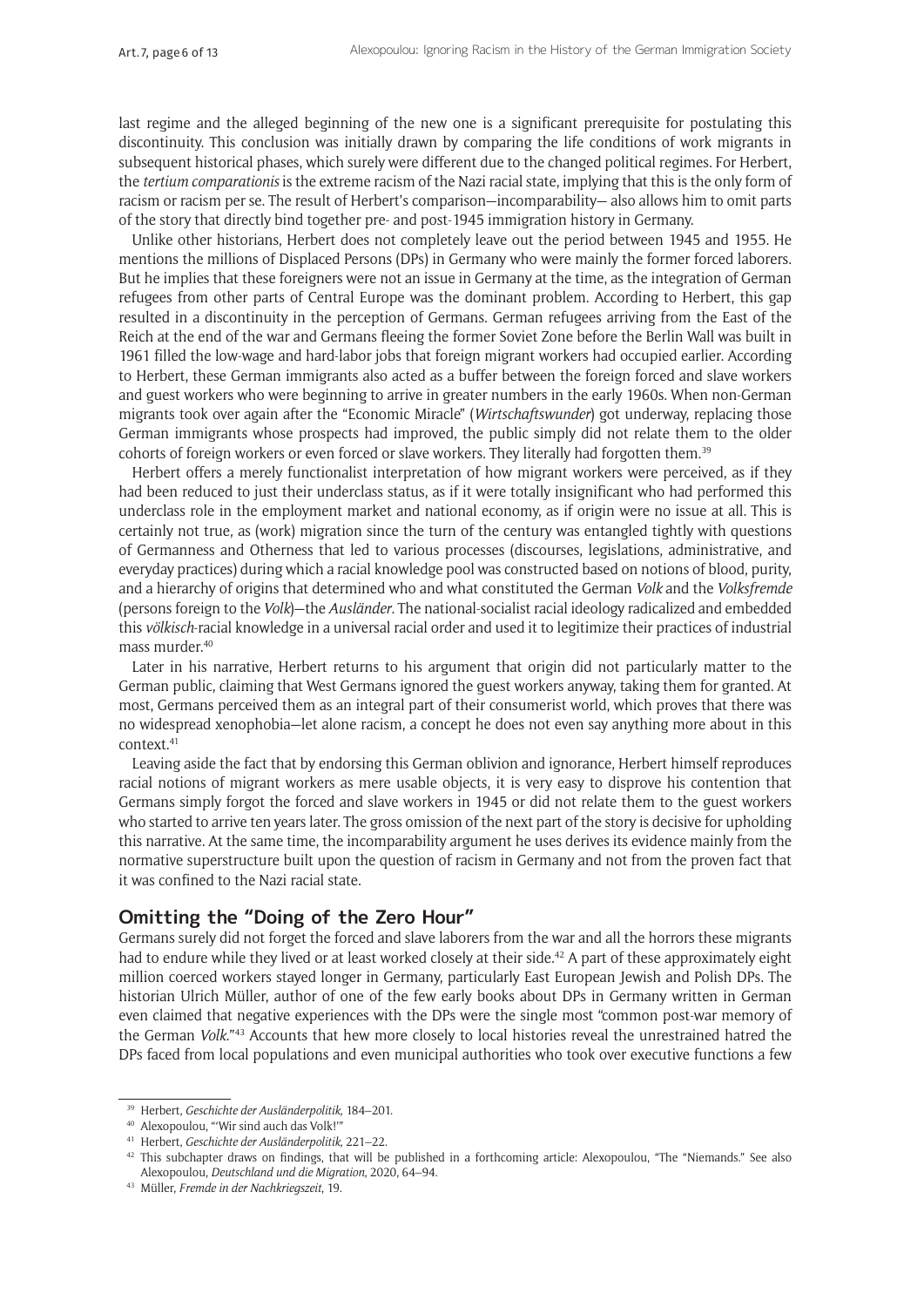months after the war. The Poles, in particular, were singled out as being unsocial, filthy, and criminal, "simply stabbers (*Messerstecher)*" and a "plague" that had befallen the German *Volk*. 44

When the German Chancellor Konrad Adenauer was ordered by the Allied High Command in July 1950 to assume responsibility for the last "hardcore" DPs who were still in Germany, the reactions on the regional and local levels were more than hostile and unwilling. About 200,000 DPs had not been resettled by the International Refugee Organization (IRO) because they were too ill—mostly with tuberculosis or psychological ailments, the result of many years of poor living conditions—too old, had too many or sick children, or were convicted criminals (1 percent of those rejected) and were either not accepted by any country as immigrants or simply wanted to stay in Germany.45 The Americans wished the DPs would integrate into the labor market with appropriate housing and not segregated ghettos, and the regions and municipalities were obliged to assume their share of DPs*.* The executive director of the Association of Cities in Württemberg-Baden had pointed out repeatedly in his correspondence with the German municipal and state authorities that this was impossible, as many of the DPs would be a burden on social welfare while the rest were criminals. How could they convince employers to offer them a job given their poor reputation, which had resulted from their "whole behaviour (aversion to work, black market, thieving etc.)?"<sup>46</sup> At a meeting of the same Association, the *Bürgermeister* (mayor) of Ludwigsburg countered this request with the remark that

the German population is not inclined to become accustomed to the expelled *Ausländer*, or to mix with them, as they lately enjoyed some privileges that scandalized wide sections of the *Volk*.

It is not clear if by "expelled *Ausländer*" he meant Eastern European Jews, the so-called "infiltrees" who had arrived after the capitulation of Germany*.* 47

The *Bürgermeister* and the *Landräte* (district administrators) voiced exactly the same misgivings at a meeting in October 1950 in Stuttgart when the Württemberg-Baden Minister of the Interior Fritz Ulrich and the DP-Advisor of the Land Commission J. H. Campbell tried to convince them of the necessary measures for the remaining DPs, an estimated seventy-five hundred for the whole state. But even Ulrich, who was supposed to win the support of the municipal representatives, pointed out that this group of people were not DPs who had been brought to Germany by force in the "*Hitlerzeit*," (era of Hitler) but others who had left their homelands of their free will. The city and municipal representatives were most content with this kind of remark, displaying their feelings with interjections like "we will need the police to house them" or "our citizens will refuse their allegiance to the state completely if we burden them with this."48

Apart from the openly displayed disdain and bluntly voiced racist terminology, a steady process of redefining the DPs was taking place among all strata of society and the polity. It was a redefinition that deleted the experiences of the majority of this group, including abduction, forced and slave labor, racial discrimination, and displacement. It was performed through continuous complaints about the DPs that constantly portrayed them as unsocial elements, criminals, filthy, and contagious. This racial knowledge corresponded with the notions Germans already had; now they just readjusted, re-positioned, and legitimized it anew. Such an active performance of redefinition had nothing to do with oblivion, silence, or shame, but it was "*doing* the zero-hour"49 vis-a-vis the *Ausländer*. The Germans' hatred and the (re)production of racial knowledge did not need the past, a racial theory, or ideology; it was grounded in the present and legitimized by the scarcity of resources, be it food, housing, or security.

Ironically, this redefinition was completed by the new legal status of *heimatloser Ausländer* (homeless foreigner), which left no clue to the "migration history" of this group. The law that was issued in April 1951 surely reads as an example of fair treatment, as it provided in some domains the same rights as German citizens and was eminently liberal in comparison to the regulations for foreigners in the *Ausländerpolizeiverordnung* (*APVO*; Foreigners Police Ordinance) of 1938 that was also subsequently re-enacted.

<sup>44</sup> Leo Barth, Entwurf zum politischen Stimmungsbericht, 30 August 1946, Zug. KE00051, MA.

<sup>45</sup> According to the figures of the IRO Resettlement Center in Ludwigsburg, in Minutes of Conference, 1 December 1951, EA 2/801 Bü 16, HStAS.

<sup>46</sup> Letter, 23 May 1950, Zug. 3/1981, Nr. 342, MA.

<sup>47</sup> Speech, 6 September 1950, Zug. 3/1981, Nr. 372, MA. For the so-called "infiltrees," see Grossmann, *Jews, Germans*, 92.

<sup>48</sup> Meeting-Protocol, 2 October 1950, EA 2/801 Bü 16, HStAS.

<sup>49</sup> "Doing the zero-hour" resonates with the well-known conceptualizations "doing Gender" and "doing culture," which focus on the performative acts that construct these categories.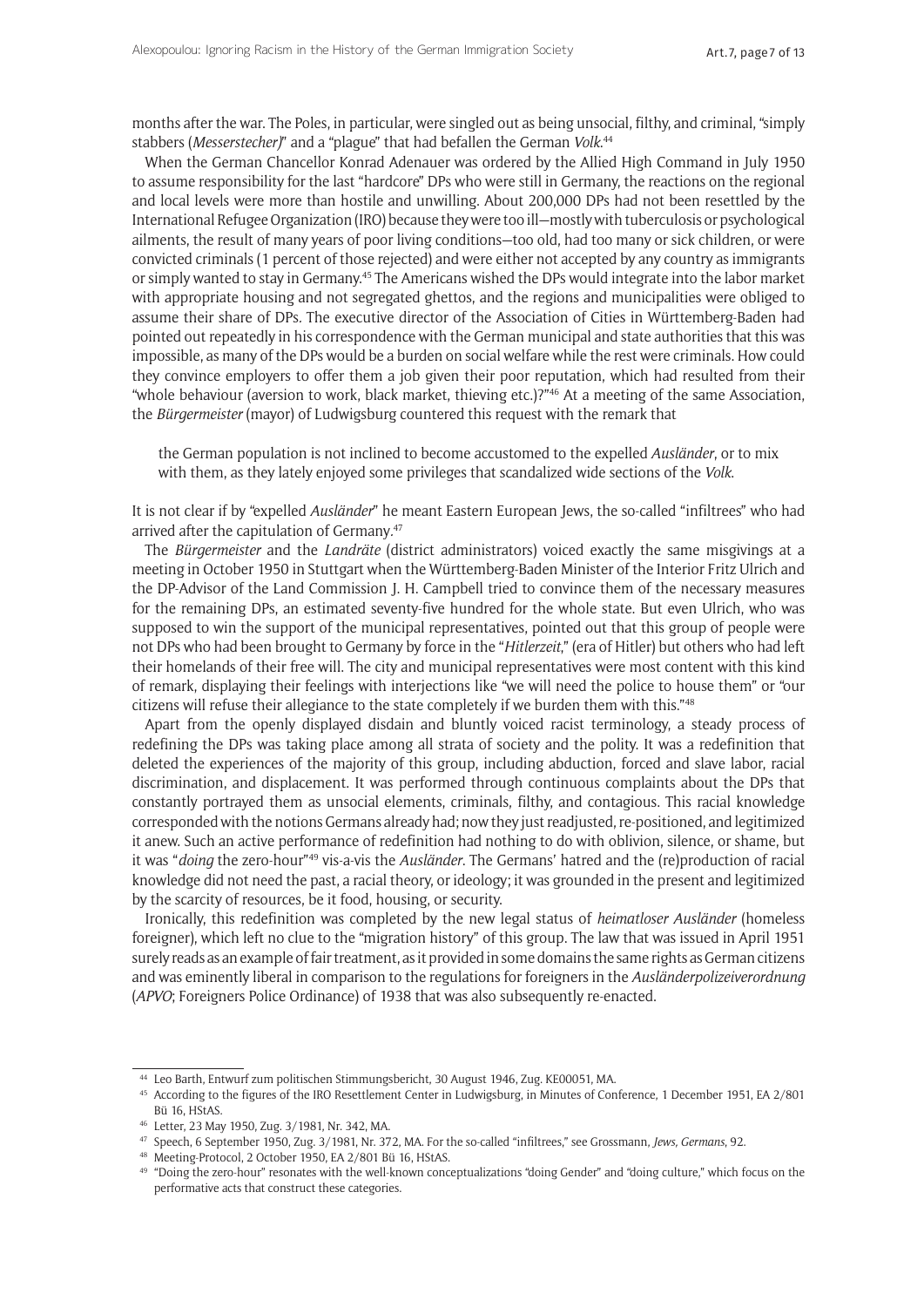But the preferential status of the *heimatlose Ausländer* had been the result of orders and pressures from the Allied High Command on the new federal German government.50 At the same time, the German side managed to formulate the provisions of the law to allow the state governments to apply it at their discretion.<sup>51</sup> One of the first measures in Württemberg-Baden after the passing of the law on homeless foreigners was to submit these same people to the *APVO* as well,52 a policy later adopted for the whole of Germany by the Ministry of the Interior.53 Two years later in a letter to the state Ministers of the Interior, Kurt Breull, the head of the Foreigners Division of the Federal Ministry of the Interior, emphasized that it was an "exclusive German prerogative" to administer foreigners and it was the prerogative of the local departments to grant the status of "homeless foreigner" and residency.<sup>54</sup>

The *Ausländerbehörden* (foreigners' registration offices) at police departments also gradually restored their full control over foreigners in their cities. This included the decision of whether they chose to inform entitled foreigners about their option to apply for the better legal status of homeless foreigner or not. This might explain why many of those entitled to it never received it, received it belatedly, or possibly did not know which rights this legal status implied, even when they had acquired it.<sup>55</sup>

Besides, it was certified by law that when *heimatlose Ausländer* petitioned for naturalization, "their special fate" would be taken into consideration.<sup>56</sup> But, in these cases, the law could be bent as well: to the detriment of the letter of the law, in one of their regular meetings in October 1955, the heads of the division for citizenship law at the state and the federal Ministries of the Interior came to an understanding that DPs would preferably not be granted German citizenship, as they were not able "to be absorbed into the German *Volkstum*" in the face of their "resentments, because of the events during the war and their own behavior towards the German population."57

Later on in his narrative, Herbert acknowledges that Germans created the myth of a new beginning by suppressing the memory of forced labor, while earlier he had written that Germans mentally just did not relate to the different groups of migrant workers, an explanation implying unintended or oblivious ignorance by the German public. The part of the story he chose not to tell displays this ignorance, which resulted not from collective oblivion, let alone tacit collective moral pain, but from an active performance. It was whitewashing from their own participation in a slavery project, a willful and malicious form of ignorance, combining silencing with the redefinition of a group and a new "art of communicating" about racialized migrant Others that established the complex history of the simultaneity of knowing and ignoring the past and present of racism in Germany. At the same time, the binary "German and *Ausländer*" and the hierarchy based on origin was preserved by re-contextualizing racial knowledge in the new realities. This is not to say that all Germans participated in these performances of *doing* the zero hour, but apparently the German public in general was affected by this supposedly oblivious ignorance that later even turned into an amnestic one. This was the dominant outcome.

### **Omitting (Racial) Knowledge of the Past**

There are countless references on the history of work migration in Germany in contemporary media accounts and the proceedings of administrative and political decision-making processes, including the years during the Second World War. One example is an article in the *Frankfurter Allgemeine Zeitung* from June 1961. The author points out that the recruitment and arrival of foreign workers was not a new phenomenon. During the years of the *Kaiserreich*, there had been far more migrants in Germany working under "half colonial, that is disgraceful conditions." And there had also been the *Fremdarbeiter*, the foreign workers of the Third Reich. The author himself and society as a whole were struggling to find the right term to name these new migrant workers, to separate them from this history.58 The term that finally came out of this quest was *Gastarbeiter*, guest worker. But nobody seemed to know or to bother about the fact that the term *Gastarbeiter* had also been used by the Nazis, mostly for foreign workers who had been recruited before the war.59

<sup>50</sup> Jacobmeyer, *Vom Zwangsarbeiter*, 226–31.

<sup>51</sup> Ibid., 227–28.

<sup>52</sup> Ordinance, 5 June 1951, EA 2/301 Bü 42, HStAS.

<sup>53</sup> See correspondence, EA 2/303 Bü 137, HStAS.

<sup>54</sup> Letter, 27 March 1953, EA 2/303 Bü 137, HStAS.

<sup>&</sup>lt;sup>55</sup> This is suggested by a statistic from 31 December 1952, EA 2/303 Bü 253, HStAS, but also by several figures in Mannheim and the practices at the *Ausländerbehörde*.

<sup>56</sup> Rechtsstellung heimatloser Ausländer.

<sup>57</sup> Minutes, 14 October 1955, B 106/73258, Bundesarchiv Koblenz.

<sup>58</sup> Kroeber-Keneth, "Die ausländischen Arbeitskräfte."

<sup>59</sup> Hansch-Singh, "Rassismus und Fremdarbeitereinsatz," 149.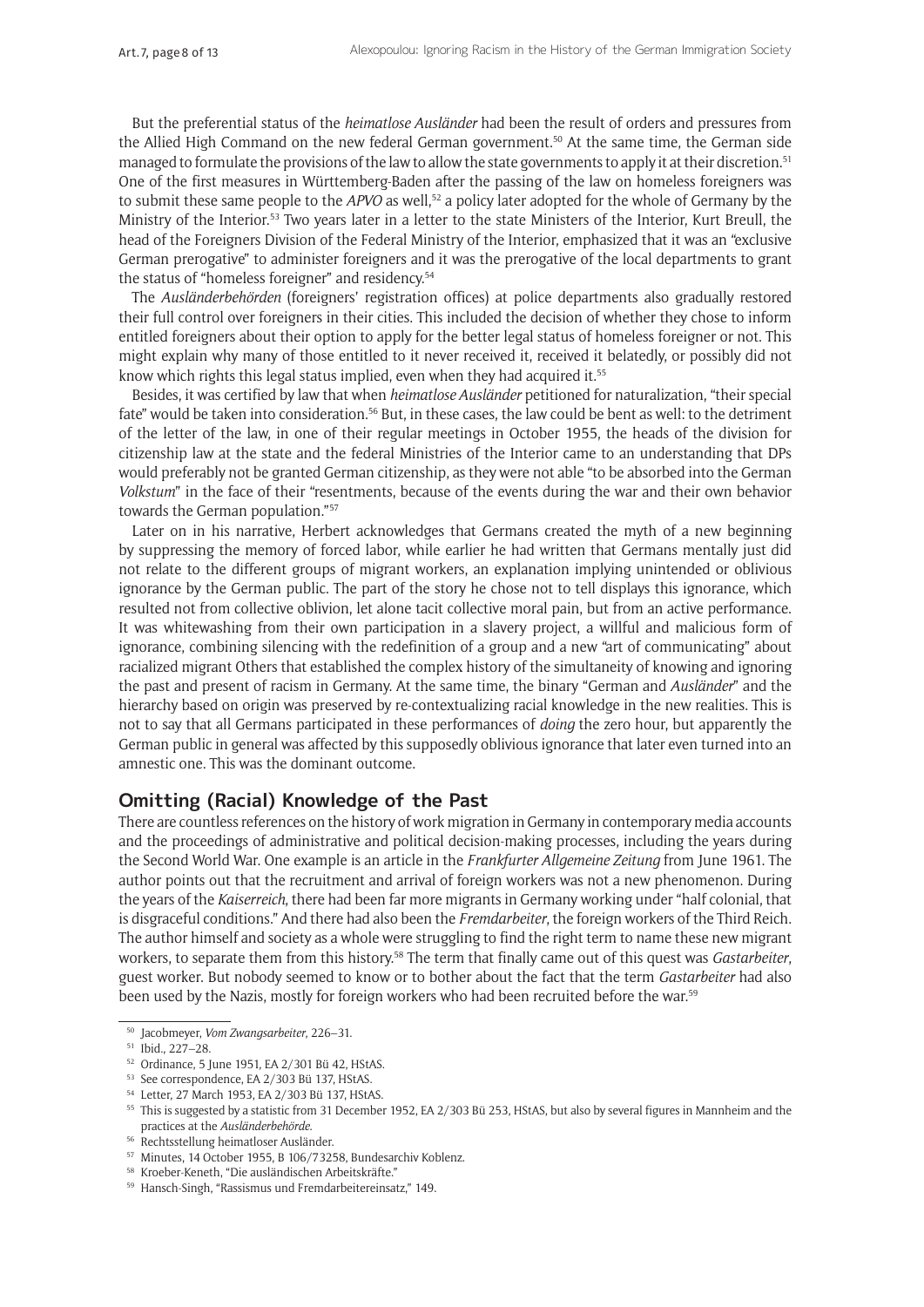Ten years later, this history had still not been forgotten and was further reported on. An article in the political magazine *Der Spiegel* from October 1970 made readers aware of the continuities in the discrimination against minorities, who were now called "camel drivers" (*Kameltreiber*) or "mutton-eaters" (*Hammelfresser*) and classified as "uncivilized and stupid." A psychology professor explained the German uneasiness with these migrant workers as "*Verdrängungsproblem*," a problem resulting from repressing the time of forced and slave labor.<sup>60</sup>

But this knowledge wasn't confined to experts or journalists, politicians or administrators. It was naturally—common knowledge. German factory workers had to be urged again and again not to call their foreign colleagues *Fremdarbeiter*, a term apparently echoing the Nazi era, although at that time they were mainly called *Ausländer*. <sup>61</sup> In everyday situations referring to the Nazi era was not a taboo either. To quote a stark example: in an oral history interview, an Italian who had worked in Mannheim in the 1960s said that his German colleagues at the construction site kept provoking him by calling him, besides all the other racial slurs, an Italian traitor. If Italians had not been such a failure and had not left the Axis in September 1943, Germany would have won the war.<sup>62</sup>

But this kind of knowledge was also used without openly naming it. During a citizens' protest in 1961 against the plans of a company to rent a building to accommodate its Italian guest workers in a wealthy district of Mannheim—they feared these "unsocial elements" would spoil the neighborhood because they were all "stabbers" and would chase women—a pastor proposed to house them on the outskirts of the district. The district councilman suggested they should use barracks with military rules and supervision. The protesters hinted that less than fifteen years before there had been barracks for DPs at the location, which was just 800 meters from the disputed building and that the same barracks had housed forced laborers. There had also been many Italian forced laborers in Mannheim.63

At the same time, there was also the opposite endeavor, that is, to use this knowledge to counter such memories: The local paper, *Mannheimer Morgen*, quoted the caretaker of a dormitory for guest workers with the words that despite the strict house rules, he tried to keep order without giving the "impression of a German barrack or a camp of unfortunate remembrance."64

The worry not to evoke any resemblance to the past use of foreign (and forced) labor in Germany was surely one of the main aims of German foreign policy concerning the issue of migrant workers. The German side had already been anxious to meet the allied provisions for homeless foreigners as a prerequisite for the restitution of sovereignty over its *Ausländerpolitik*. The respective top-down ordinances from one governmental level to the other often cite the Allies' expectation that former DPs would be not discriminated against by laws or bureaucratic practices. This stance resulted primarily from considerations of foreign policy and Germany's image abroad. Phrases like "the whole issue is under close international observation" were common, even at the regional and municipal levels.65

Especially after Germany resumed the recruitment of foreign workers in 1955 following its agreement with Italy—this was not the first time, it had done so in 1938—there was constant anxiety about how this issue might be perceived abroad. One main public relations topic was to point out that workers coming to Germany from all over Europe was a sign of its Europeanization and its desire for international friendship.<sup>66</sup> But again—in ignorance or knowingly?—they used propagandistic arguments that were similar to the ones the Nazi press had used to promote the recruitment and employment of foreign workers, such as "European comradery working together at the German home front as a practical materialization of Europe."67

Now and then the referrals to European friendship and international understanding in connection with foreign workers were also directed to the German public whose racist feelings and resentment of foreigners was known: to the Nazi authorities, as the Security Service of the SS kept reporting, and to the authorities in the Federal Republic of Germany that continued to monitor the issue.<sup>68</sup> The following is just one of countless examples: in December 1963, the State Labor Office of Baden-Württemberg reported to the State

<sup>60</sup> "Komm, komm," 60.

<sup>61</sup> Richter and Richter, *"Die Gastarbeiter-Welt*," 116.

<sup>&</sup>lt;sup>62</sup> Oral history interview with Anonymous.

<sup>63</sup> Alexopoulou, "Ausländer," 44–45.

<sup>&</sup>lt;sup>64</sup> Stolberg, "Wenn Onkel und Vetter."

<sup>65</sup> For example: Meeting-Protocol of communal and regional political representatives in Karlsruhe, 14 October 1950, Zug. 3/1981, Nr. 342, MA.

<sup>66</sup> Herbert, *Geschichte der Ausländerpolitik*, 210–11.

<sup>67</sup> "Gauleiter Sauckel über die Arbeitsschlacht," *Hackenkreuzbanner für Mannheim und Nordbaden*, 14 January 1943, MA.

<sup>68</sup> There is plenty of evidence in the SD-reports published in: Boberach, *Meldungen*, for example, nr. 287, 28 May 1942, vol. 10, 3760–63.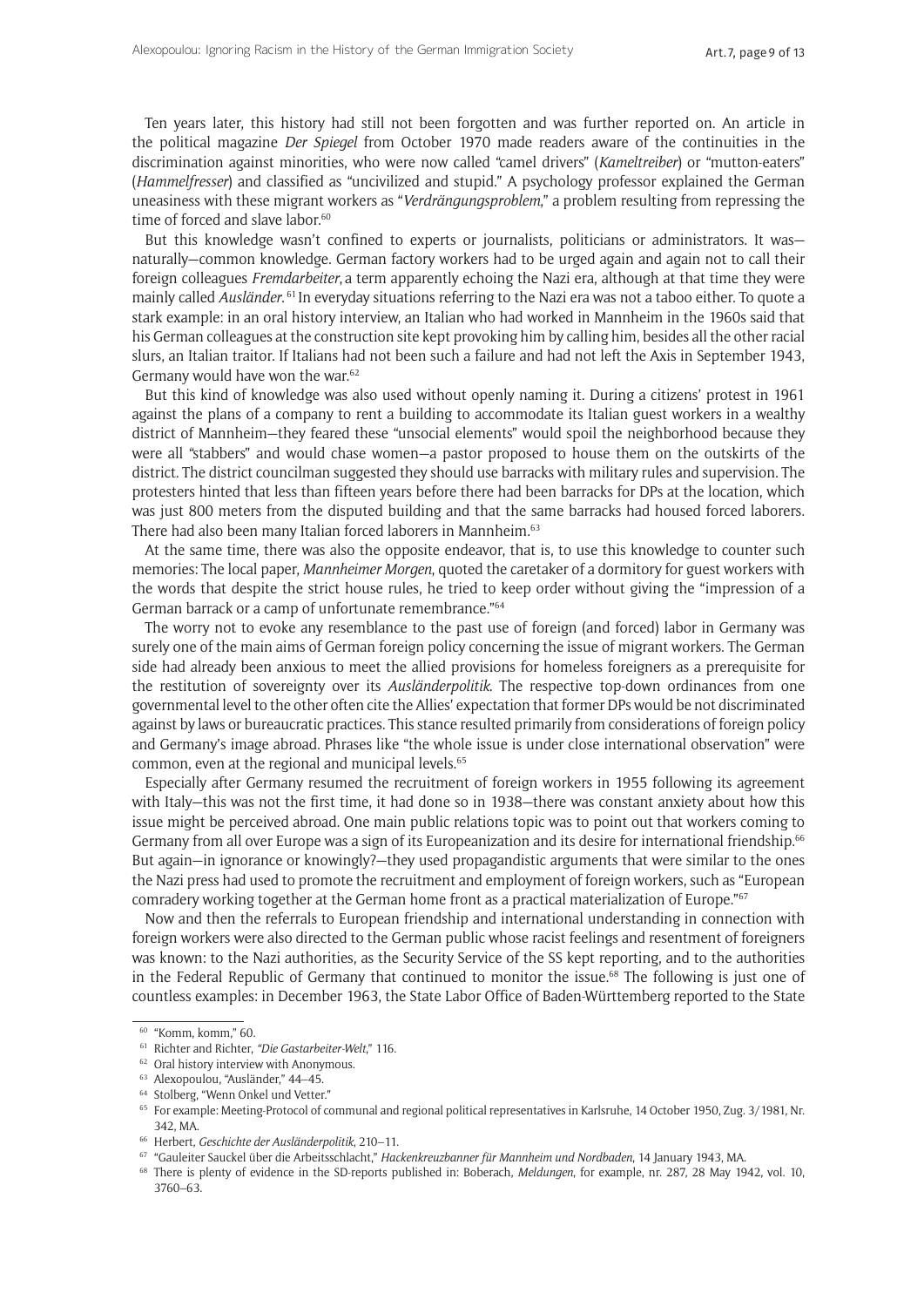Ministry of the Interior that great efforts had been made to convince the public that the recruitment of foreign workers was a necessity. But these efforts should be sustained and even extended, especially by the welfare organizations that were assigned by the state to assist foreign workers, as "there still are prejudices against them in all layers of the population."69

These few hints should suffice to counter the notion that pre-1945 foreign workers and guest workers were not associated with each other and that forced and slave laborers were forgotten. These examples in fact display the simultaneity of knowing and ignoring that had constituted a new art of communicating about the past and the presence of racism in relation to migrant Others in hints and without the need to use concepts such as "race." But there were still the concepts of *Volksdeutsche*, *deutsches Volk*, *Deutschtum*70 and others that resonated and sustained *völkisch*-racial knowledge, which were used in abundance in discourses, played a pivotal role in upholding institutional and structural mechanisms, and kept producing *Ausländer* in legislation, practices concerning residency rights and naturalization, and other domains, such as political participation.<sup>71</sup>

This new art of communicating has a whole history of its own, which provides more evidence that German society had not "de-learned" racial knowledge accumulated over many decades about migrant Others, but had rather learned to manage it differently, in ways that were suitable to the new realities. Willful and even malicious ignorance, strategic, unintended, unknowing, or oblivious ignorance, and, with time, amnestic ignorance constitute the range of variant modes in this art of communicating. This art of communicating is just a surface mirroring of the ways racial knowledge kept ordering life options, opportunities, privileges, and rights based on a hierarchy of origins. In sum, this forms the substrate for and source of migrants' abundant knowledge *about* racism, fueling their *counterstories*.

#### **Unwinding the Entanglements**

There is much evidence that racial knowledge is known and ignored simultaneously. This seems to be the condition in which it can persist in democratic, post-racial, or color-blind societies. It is not necessary to erase racial knowledge and its systemic effects on society as long as it is dominantly ignored. This particular relationship reflects the idea that knowledge and ignorance are an entangled continuum with a myriad of grey scales where ignorance contains knowledge and knowledge is upheld by ignorance.

Comparison as a historiographical method is not well suited for exposing this complexity, as it fosters false comparison operations, as Epple points out, or can be used to omit relevant parts of a story—simply by the choice of the respective *tertium comperationis*. And in returning to the postulates of the pioneer decolonial thinker Walter Mignolo: there is no detached observer and there are no essential entities in comparisons. The matter at hand is "unveiling the entanglement rather than on comparing the entangled entities." The entangled histories of racism, migration, and ignorance in Germany cannot be grasped, analyzed, or unwound by an "epistemology of zero point." Decolonial—and I would add more generally, critical race theory—thinkers "are interested in uncovering hidden relations between events, processes, and entities" in their interconnectedness with power.72 In this process, it is important to expose the ignored blind spots in the master narrative and to trace back how they were produced.

#### **Competing Interests**

The author has no competing interests to declare.

### **Bibliography**

**Archival sources and manuscripts** Bundesarchiv Koblenz B 106/73258

#### Hauptstaatsarchiv Stuttgart (HStAS)

EA 2/301 Bü 42 EA 2/303 Bü 137, Bü 253, Bü 271 EA 2/801 Bü 16

<sup>69</sup> Report, 9 December 1963, EA 2/303 Bü 271, HStAS.

 $70$  All these terms refer to Germanness in a cultural-biological and superiority sense that is not translatable in "ethnic" German or ethnicity in general.

<sup>71</sup> Alexopoulou, "Rassismus als Kontinuitätslinie"; Alexopoulou, "'Wir sind auch das Volk!'"

<sup>72</sup> Mignolo, "On Comparison," quotes on 110, 114, 116.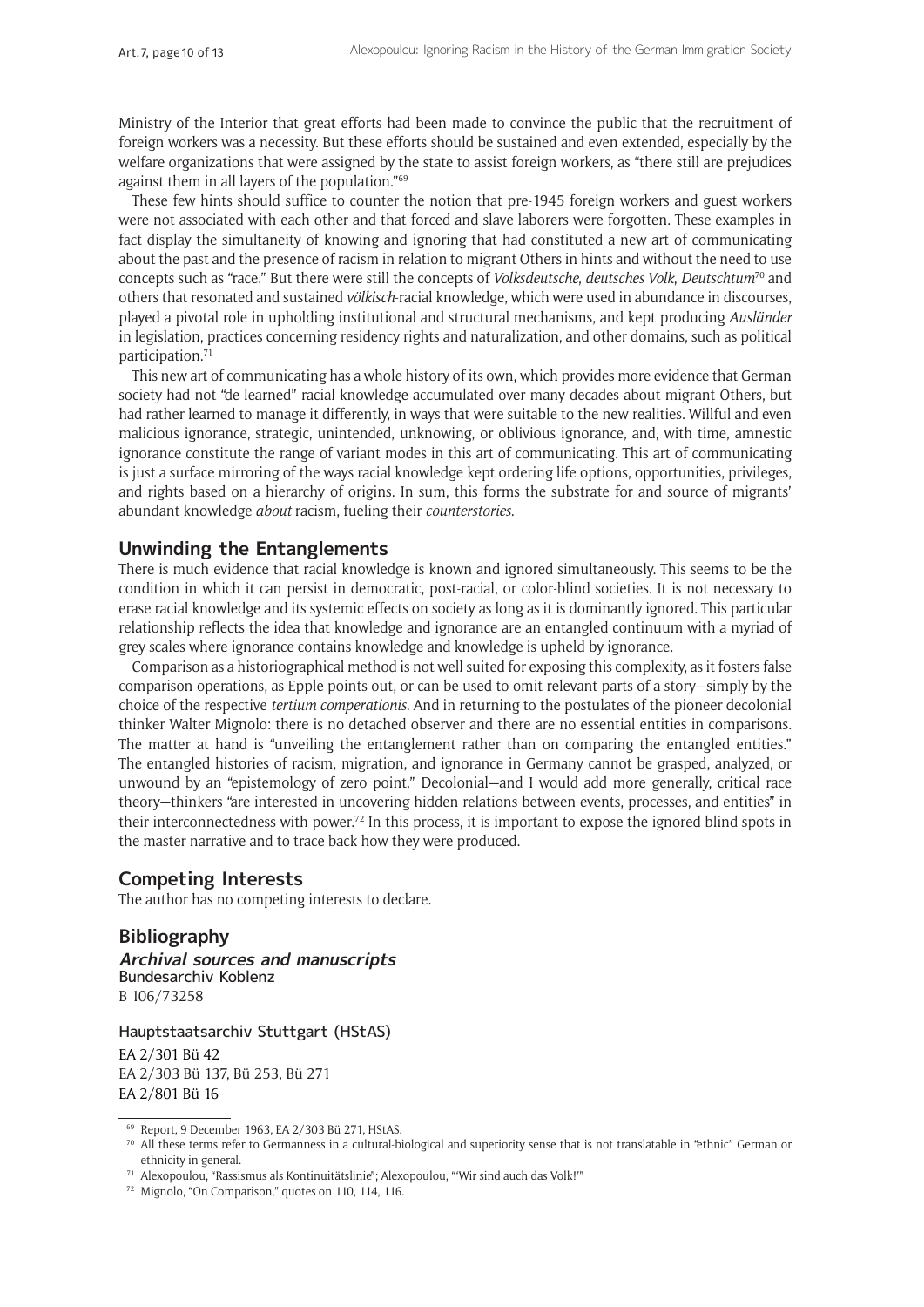#### MARCHIVUM (MA)

Zug. 3/1981, Nrs. 342, 372 Barth, Leo: Politische Stimmungsberichte 1945–1947, KE00051 Hackenkreuzbanner für Mannheim und Nordbaden

#### **Other sources and literature**

- Alcoff, Linda Martín. "Epistemologies of Ignorance: Three Types." In *Race and Epistemologies of Ignorance*, edited by Shannon Sullivan and Nancy Tuana, 39–57. Albany: State University of New York Press, 2007.
- Alexopoulou, Maria. "'Ausländer'—A Racialized Concept?: 'Race' as an Analytical Concept in Contemporary German Immigration History." In *Who Can Speak and Who is Heard/Hurt?: Facing Problems of Race, Racism and Ethnic Diversity in the Humanities in Germany*, edited by Mahmoud Arghavan, Nicole Hirshfelder, Luvena Kopp, and Katharina Motyl, 45–67. Bielefeld: Transcript, 2019. DOI: [https://doi.](https://doi.org/10.14361/9783839441039-003) [org/10.14361/9783839441039-003](https://doi.org/10.14361/9783839441039-003)
- Alexopoulou, Maria. *Deutschland und die Migration*. *Geschichte einer Einwanderungsgesellschaft wider Willen.* Ditzingen: Reclam Verlag, 2020.
- Alexopoulou, Maria. "Rassismus als Kontinuitätslinie in der Geschichte der Bundesrepublik Deutschland." *Zeitgeschichten*. *Aus Politik und Zeitgeschichte* 38–39 (2018): 18–24.
- Alexopoulou, Maria. "Rassismus als Leerstelle der deutschen Zeitgeschichte," In *Expertise, Nationaler Rassismusmonitor*. DeZIM, forthcoming.
- Alexopoulou, Maria. "The '*Niemands*'—*Heimatlose Ausländer* in Mannheim," *Journal of Migration History,* Volume 7, Issue 3 (forthcoming).
- Alexopoulou, Maria. "Vom Nationalen zum Lokalen und zurück?: Zur Geschichtsschreibung in der Einwanderungsgesellschaft Deutschland." *Archiv für Sozialgeschichte* 56, (2016): 463–84.
- Alexopoulou, Maria. "Welche Erinnerungskultur braucht die Einwanderungsgesellschaft?: Einige Überlegungen'', working paper from 'Erinnerungskulturen der sozialen Demokratie.' Hans-Böckler-Stiftung: Universität Bochum, August 2020. [https://www.boeckler.de/de/faust-detail.htm?sync\\_id=HBS-007832](https://www.boeckler.de/de/faust-detail.htm?sync_id=HBS-007832) (accessed September 30, 2021).
- Alexopoulou, Maria. "'Wir sind auch das Volk!': Das deutsche Volk in der Transformationder Bundesrepublik zur Einwanderungsgesellschaft." *Jahrbuch für Antisemitismusforschung* 28 (2019): 225–54.
- Boberach, Heinz, ed. *Meldungen aus dem Reich: Die geheimen Lageberichte des Sicherheitsdienstes der SS, 1938*–*1945*. Vol. 10. Hersching: Pawlak, 1984.
- Bundeszentrale für politische Bildung, ed. "1945." *Aus Politik und Zeitgeschichte* (2020), 4–5.
- Chin, Rita, Heide Fehrenbach, and Geoff Eley, eds. *After the Nazi Racial State: Differenceand Democracy in Germany and Europe*. Ann Arbor: University of Michigan Press, 2010. DOI: [https://doi.org/10.3998/](https://doi.org/10.3998/mpub.354212) [mpub.354212](https://doi.org/10.3998/mpub.354212)

Delgado, Richard and Jean Stefancic. *Critical Race Theory: An Introduction*. New York: University Press, 2012.

- Demirović, Alex and Manuela Bojadžijev, eds. *Konjunkturen des Rassismus*. Münster: Westfälisches Dampfboot Verlag, 2002.
- Dietrich, Helmut, Julia Oelkers, and Lars Maibaum. *Viele habe ich gekannt.* Medienwerkstadt AStA FU, Video 1992, [https://www.youtube.com/watch?app=desktop&v=ROqa\\_E3Suck](https://www.youtube.com/watch?app=desktop&v=ROqa_E3Suck) (accessed April 25, 2021).
- Diner, Dan. *Gegenläufige Gedächtnisse: Über Geltung und Wirkung des Holocaust*. Göttingen: Vandenhoeck & Ruprecht, 2007.
- Eder, Angelika. "Displaced Persons/'Heimatlose Ausländer' als Arbeitskräfte in Westdeutschland." *Archiv für Sozialgeschichte* 42 (2002): 1–17.
- Epple, Angelika and Walter Erhart. "Die Welt beobachten: Praktiken des Vergleichens." In *Die Welt beobachten: Praktiken des Vergleichens*, edited by Angelika Epple and Walter Erhart, 7–31. Frankfurt am Main: Campus, 2015.
- Epple, Angelika. "Reflektieren statt Moralisieren." *Praktiken des Vergleichens unitalized (blog)*, 19 April 2021. <https://vergleichen.hypotheses.org/622> (accessed April 25, 2021).
- Fehrenbach, Heide. *Race after Hitler: Black Occupation Children in Postwar Germany and America*. Princeton, NJ: Princeton University Press, 2005. DOI: <https://doi.org/10.1515/9780691188102>
- Gesetz über die Rechtsstellung heimatloser Ausländer im Bundesgebiet, April 25, 1951, BGbl. I, p. 267, Kap IV § 21.
- Goldberg, David Theo. "Racial Knowledge." In *Theories of Race and Racism: a Reader*, edited by Les Beck and John Solomos, 154–80. London: Routledge, 2003.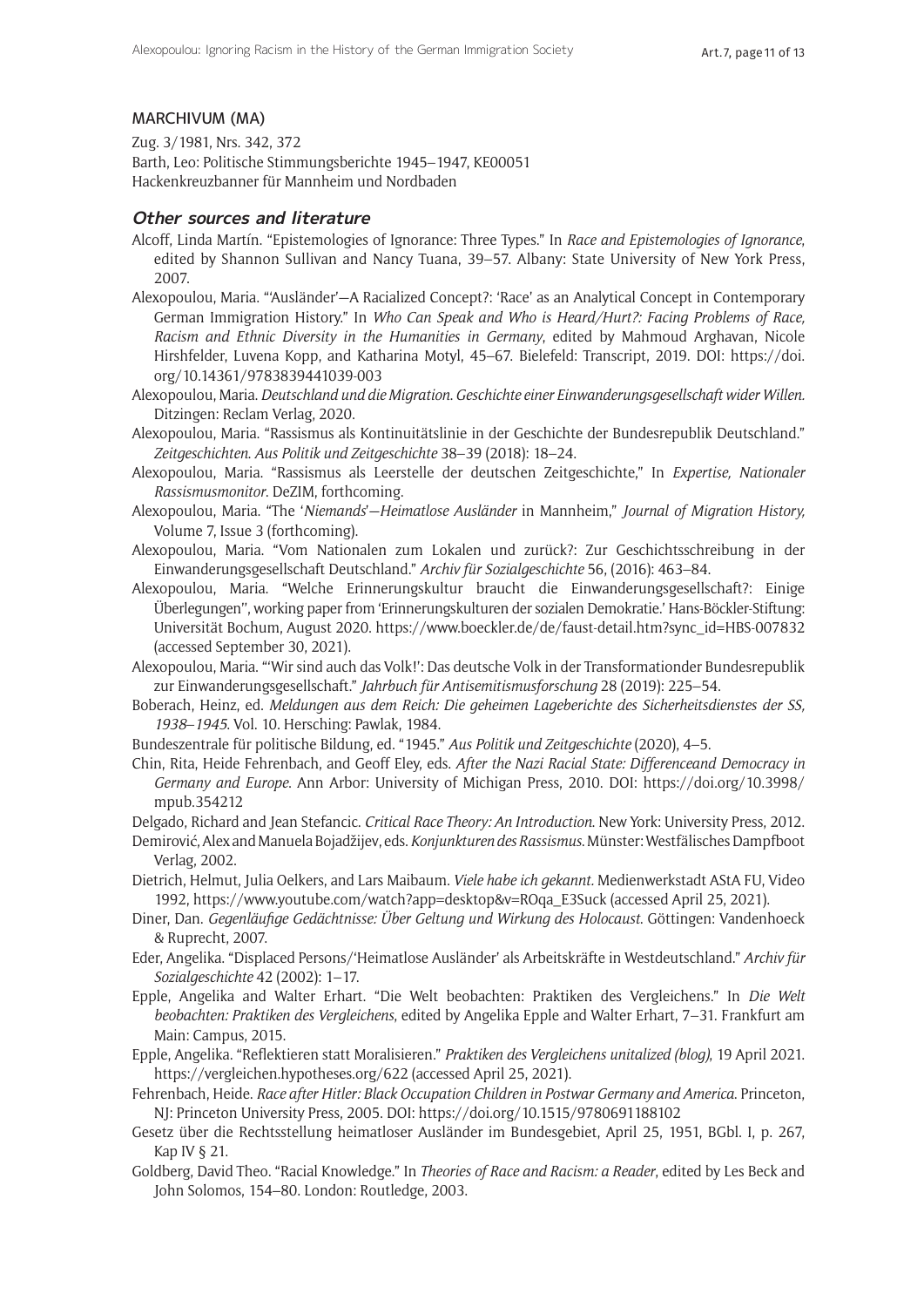Goldberg, David Theo. *Racist Culture: Philosophy and the Politics of Meaning*. Oxford: Blackwell, 1993.

- Große Kracht, Klaus. "Debatte: Der Historikerstreit." Version 1. *Docupedia-Zeitgeschichte*, 11 January 2010. DOI:<https://doi.org/10.14765/zzf.dok.2.586.v1>
- Grossmann, Atina. *Jews, Germans and the Allies: Close Encounters in Occupied Germany*. Princeton: Princeton University Press, 2007. DOI:<https://doi.org/10.1515/9781400832743>
- Hansch-Singh, Annegret. "Rassismus und Fremdarbeitereinsatz im Zweiten Weltkrieg." PhD diss., Free University Berlin, 1991.
- Herbert, Ulrich. *Geschichte der Ausländerpolitik in Deutschland: Saisonarbeiter, Zwangsarbeiter, Gastarbeiter, Flüchtlinge*. Bonn: BpB, 2003.
- Höhn, Maria. *GIs and Fräuleins: The German-American Encounter in 1950s West Germany*. Chapel Hill: The University of North Carolina Press, 2002.
- Holian, Anna. "A Missing Narrative. Displaced Persons in the History of Postwar West Germany." In *Migration, Memory, and Diversity: Germany from 1945 to the Present*, edited by Cornelia Wilhelm, 32–55. New York: Berghahn Books, 2017. DOI: <https://doi.org/10.2307/j.ctvswx6wf.7>
- Jacobmeyer, Wolfgang. *Vom Zwangsarbeiter zum Heimatlosen Ausländer*: *Die Displaced persons in Westdeutschland 1945–1955.* Göttingen: Vandenhoeck & Ruprecht, 1985. DOI: [https://doi.org/10.1310](https://doi.org/10.13109/9783666357244) [9/9783666357244](https://doi.org/10.13109/9783666357244)
- Kaelble, Hartmut. "Historischer Vergleich." Version 1. In *Docupedia-Zeitgeschichte*, 14 August 2012. DOI: <https://doi.org/10.14765/zzf.dok.2.271.v1>
- Karakayali, Juliane, Çagri Kahveci, Doris Liebscher, Carl Melchers, eds. *Den NSU-Komplex analysieren: aktuelle Perspektiven aus der Wissenschaft*. Bielefeld: Transcript, 2017. DOI: [https://doi.](https://doi.org/10.14361/9783839437094) [org/10.14361/9783839437094](https://doi.org/10.14361/9783839437094)
- "Komm, komm, komm–geh, geh, geh." *Der Spiegel* 43 (1970): 51–74.
- Kroeber-Keneth, L. "Die ausländischen Arbeitskräfte und wir." *Frankfurter Allgemeine Zeitung*, June 3, 1961. English translation in: German History in Documents and Images. Vol. 8, *Occupation and the Emergence of Two States, 1945*–*1961.* "The Foreign Workers and Us." [http://germanhistorydocs.ghi-dc.org/pdf/](http://germanhistorydocs.ghi-dc.org/pdf/eng/Vol.8_Chap.17_Doc.08_ENG.pdf) [eng/Vol.8\\_Chap.17\\_Doc.08\\_ENG.pdf](http://germanhistorydocs.ghi-dc.org/pdf/eng/Vol.8_Chap.17_Doc.08_ENG.pdf) (accessed 5 August, 2020).
- Lierke, Lydia and Massimo Perinelli, eds. *Erinnern stören. Der Mauerfall aus migrantischer und jüdischer Perspektive.* Berlin: Verbrecher Verlag, 2020.
- Mandel, Ruth. *Cosmopolitan Anxieties: Turkish Challenges to Citizenship and Belonging in Germany.* Durham: Duke University Press, 2008. DOI: <https://doi.org/10.2307/j.ctv11smn0q>
- Mignolo, Walter D. "On Comparison: Who is Comparing What and Why?" In *Comparison*, edited by Rita Felski and Susan Stanford Friedman, 99–119. Baltimore, 2013.
- Müller, Ulrich. *Fremde in der Nachkriegszeit: Displaced Persons*—*zwangsverschleppte Personen*—*in Stuttgart und Württemberg-Baden 1945*–*1951*. Stuttgart: Veröffentlichung des Archivs der Stadt Stuttgart, 1990.
- Oral History Interview with Ageliki Gountenidou (in Greek), August 2005. Video. Parts of the Interview are in the Documentary "Man lebt nicht nur von Brot allein" (2006). Directed by José Rodriguez.
- Oral History Interview with Anonymous, November 9, 2012. Transcript/Audio in the possession of the author.
- Östling, Johan. "Circulation, Arenas, and the Quest for Public Knowledge: Historiographical Currents and Analytical Frameworks." *History and Theory* 59, no. 4 (2020): 111–26. DOI: [https://doi.org/10.1111/](https://doi.org/10.1111/hith.12184) [hith.12184](https://doi.org/10.1111/hith.12184)
- Özyürek, Esra. "Export-Import Theory and the Racialization of Anti-Semitism: Turkish- and Arab-Only Prevention Programs in Germany." *Comparative Studies in Society and History* 58, no. 1 (2016): 40–65. DOI:<https://doi.org/10.1017/S0010417515000560>
- Özyürek, Esra. "Rethinking Empathy: Emotions Triggered by the Holocaust among the Muslim-Minority in Germany." *Anthropological Theory* 18, no. 4 (2018): 456–77. DOI: [https://doi.](https://doi.org/10.1177/1463499618782369) [org/10.1177/1463499618782369](https://doi.org/10.1177/1463499618782369)
- Radhakrishnan, R. "Why compare?" In Felski and Standford Friedman, *Comparison*, 15–33.
- Richter, Hedwig and Ralf Richter. *Die "Gastarbeiter-Welt": Leben zwischen Palermo und Wolfsburg*. Paderborn: Ferdinand Schöningh, 2012. DOI: <https://doi.org/10.30965/9783657773732>
- Rothberg, Michael. "Comparing Comparisons: From the "Historikerstreit" to the Mbembe Affair." *Geschichte der Gegenwart*, 23 September 2020. [https://geschichtedergegenwart.ch/comparing-comparisons-from](https://geschichtedergegenwart.ch/comparing-comparisons-from-the-historikerstreit-to-the-mbembe-affair/)[the-historikerstreit-to-the-mbembe-affair/](https://geschichtedergegenwart.ch/comparing-comparisons-from-the-historikerstreit-to-the-mbembe-affair/) (accessed 25 April, 2021).
- Severin-Barboutie, Bettina. *Migration als Bewegung am Beispiel von Stuttgart und Lyon nach 1945*. Tübingen: Mohr Siebeck, 2019. DOI: <https://doi.org/10.1628/978-3-16-157738-3>